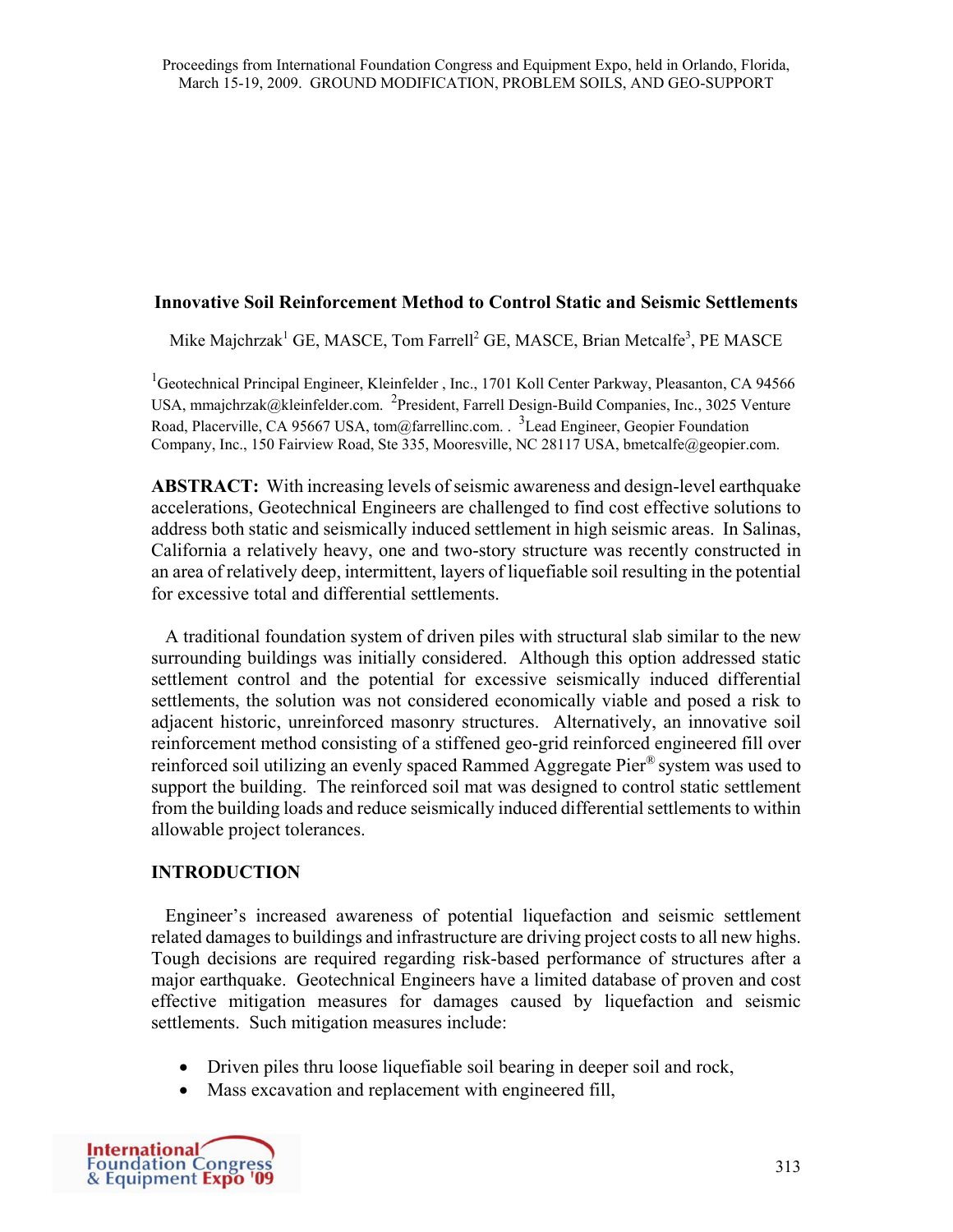Proceedings from International Foundation Congress and Equipment Expo, held in Orlando, Florida, March 15-19, 2009. GROUND MODIFICATION, PROBLEM SOILS, AND GEO-SUPPORT

- Densification by dynamic compaction or vibration,
- Reinforcement by high modulus aggregate piers or cement columns,
- Stiffened grade-beam foundation systems with structural slabs,
- Drainage by wick drains or aggregate piers, and
- Rammed Aggregate Pier system support of a geo-grid reinforced fill.

 A geo-grid reinforced fill supported over a Rammed Aggregate Pier system was used to support a structure in Salinas California which is the subject of this paper.

#### **PROJECT DESCRIPTION**

 The structure is a theater building for the Maya Cinema 14-Plex in Downtown Salinas, California. Directly adjacent buildings consist of one and two story historic, unreinforced masonry construction on shallow footings, and a newly constructed adjacent parking garage founded on driven piles. The theater building has a footprint area of about 5,110 square-meters, with masonry wall loads of 8.8 kN/m and column loads of 445 to 1,232 kN. The design earthquake has a moment magnitude of 7.3 with a corresponding peak ground acceleration of 0.5g. The site is located within 22 km of the San Andreas fault, Monterey Bay-Tularcitos, and Rinconada faults.

 Utilizing the design earthquake and bored soil conditions, the total earthquakeinduced settlement as a result of liquefaction was estimated to be about 50 to 100 mm. Static and dry sand seismic settlements added to the concern of building damage.

## **LIQUEFACTION POTENTIAL, STATIC AND SEISMIC SETTLEMENT**

The primary geotechnical concerns for this site were the presence of near surface undocumented sand fill and potentially liquefiable sand. The undocumented fills were found in the upper 5.2 to 6 m below the ground surface. The potential liquefiable soil consisted of loose sand below the groundwater table below about 8.2 m below the ground surface. Liquefaction potential was based on a design earthquake with moment magnitude of 7.3, with corresponding peak ground acceleration (PGA) of the site of 0.50g. The depth to which liquefaction is estimated to occur varies between about 7.5 to 15 m, and is discontinuous, varying in thickness, depth and lateral extent. Estimates of the resulting settlement should all of the various layers liquefy was performed based on the recommendations by Youd (1996 and 1998). Estimates from both the CPTs and borings performed at the site indicated an estimated accumulated settlement of 50 to 100 mm. Differential settlements were based on the difference in computed total settlement. Based on Martin and Lew (1999), differential settlements may be taken as half of the total settlements between adjacent supports.

 In addition to potential settlement due to liquefaction below the groundwater level, settlement was also anticipated due to seismic densification of the dry sand fill above the groundwater level, as well as static settlement of the fill due to the planned buildings loads. It was estimated that the dynamic densification would range from about 6 to 12 mm, and the settlement due to the building loads could be about 50 mm. Potential total

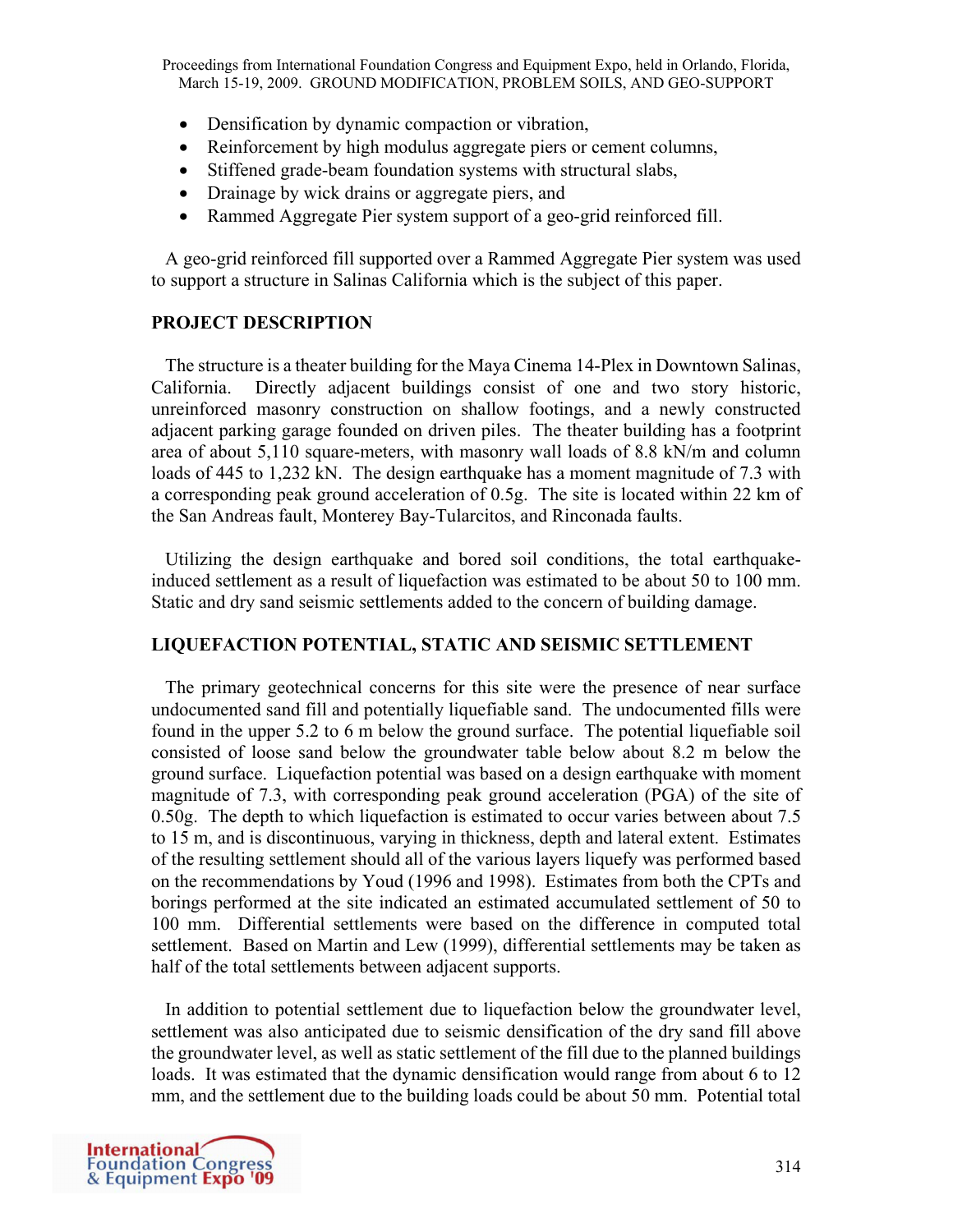settlements could be on the order of about 100 to 165 mm.

## **DEEP FOUNDATION ALTERNATIVE**

 The initial approach to control settlements was to support the structure on a deep foundation that extended below the depth of the potential liquefiable soil. Typically, precast, prestressed concrete piles would be used with lengths of about 33.5 m with a 1,468 kN allowable load. Because of potential differential settlement between the pile supported building columns (limited settlement) and the subgrade supported building slab (potential for significant settlement), a structural slab would be required. Concerns were also expressed about the damaging impacts of pile driving on the adjacent historic, unreinforced masonry structures, as well as the additional foundation costs and the impact of the driven piles schedule on the aggressive project schedule.

## **ALTERNATIVE SOIL IMPROVEMENT / SOIL MAT SYSTEM**

 Due to high cost of piling, scheduling, and adjacent buildings, an innovative soil reinforcement method beneath the site was considered and subsequently used for foundation support, see FIG. 1. This reinforced soil mat system would need to address the undocumented fill in the upper portions of the site, reduce installation-caused settlement on the adjacent historic properties, and provide a mechanism to reduce differential settlement caused by potential liquefiable sands at the site. To address the effects of these potential damaging differential settlements, it was recommended that the Rammed Aggregate Pier (RAP) ground improvement system overlain by a geo-grid reinforced soil cap be installed to support a conventional shallow foundation system for the building. It was the intent of the RAPs and reinforced soil cap to both strengthen the fill soils beneath the floor slab and building columns, as well as to create a reinforced and stiffened soil mat over the potentially liquefiable soil layers to reduce damaging differential settlements.



O COPIER BEARING ELEMENTS AND TENSAR GRID (REINFORCED SOIL CAP)

**FIG. 1 Cross Section of the Installed Soil Mat System** 

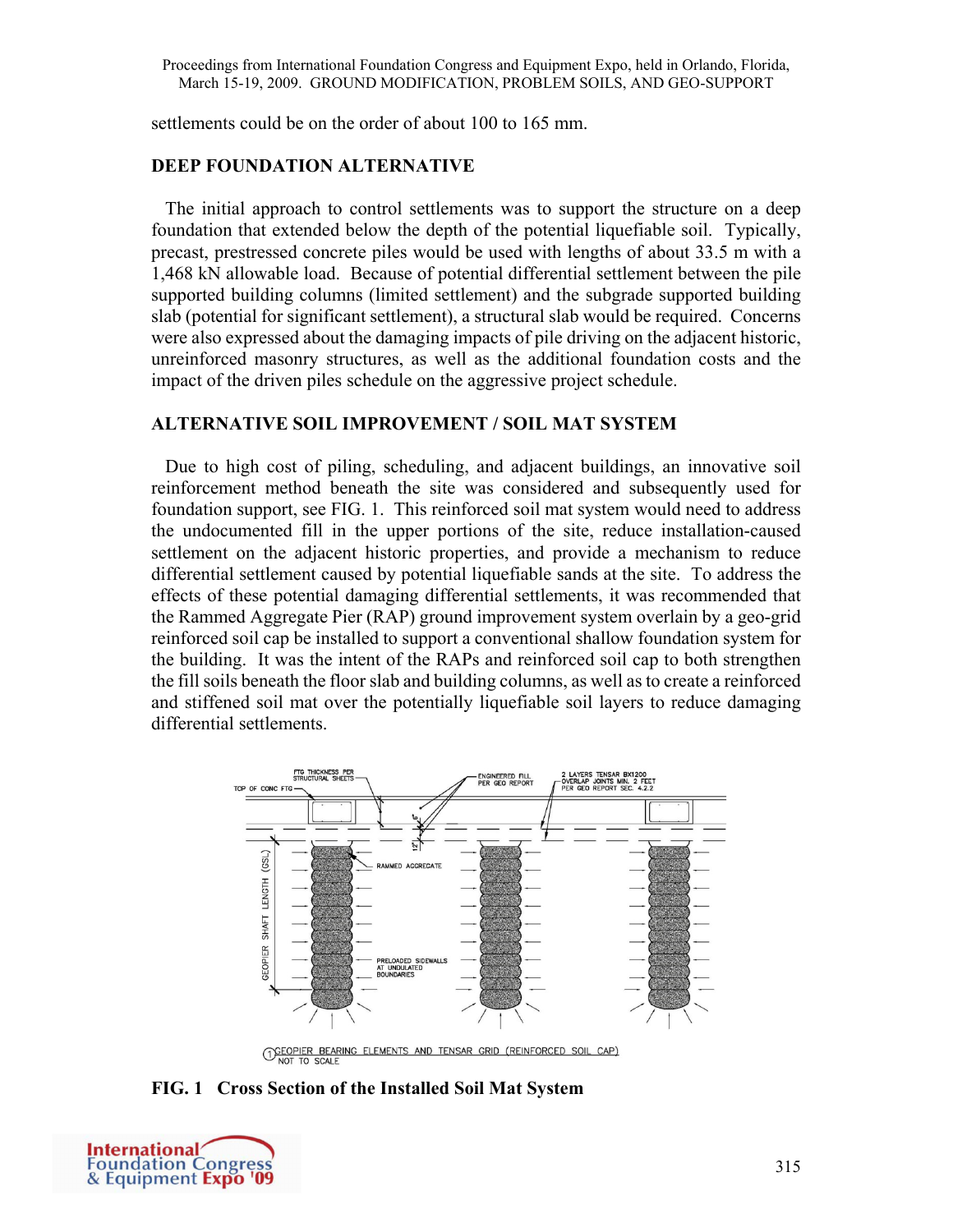# **REINFORCED SOIL MAT DESIGN**

 In designing a soil mat, the thickness and the method of the soil improvement is critical. The intent of the soil mat foundation system was not to eliminate total settlement, but to reduce differential static and seismic settlement to approximately 20 mm over 15 ms. For this project, the design of the soil mat consisted of the following components:

- Highly densified Rammed Aggregate Piers installed to depths of 5.5 m below the slab-on-grade to provide a stiffened and densified soil mass within the loose fill to reduce dynamic densification. RAPs were evenly spaced at 3.3 m on center and concentrated under walls and columns.
- Composite strengthening and densification of a substantial thickness of soil above the potential liquefiable soil layers with RAPs to increase the arching capability of the soil mat system.
- Installation of a geo-grid reinforced fill above the RAPs near the surface and just below the footings and below the slab-on-grade to reduce differential settlement between the RAPs.
- Increasing the tensile strength of the soil mat system by having a two layer Tensar BX1200 geo-grid reinforced fill near the surface of the site.

 Given the above criteria, and using a Finite Differential Method (FDM) computer analysis to model the soil mat's effectiveness, a soil mat foundation system was installed as follows:

- Shallow foundations consisting of isolated and continuous footings embedded a minimum of 0.6 m below the bottom of the building slab,
- A 0.45 m thick geo-grid reinforced soil mat below the footings containing geogrids at the bottom and in the middle of the compacted sandy soil,
- Installation of 0.75 m diameter RAPs on 3.3 m spacing throughout the entire building envelope. The RAPs extended a minimum of 4.6 m below the geo-grid reinforced fill. RAP ramming installation also increases the density of sandy soil below the RAP drill depth to an estimated depth of 0.9 m. As a result, the depth of RAP improvement extended about 5.5 m below the bottom of the geogrid reinforced fill portion of the soil mat.

 The depth and spacing of the RAPs were based on using the increased stiffness of the improved area due to the RAPs themselves, the increase in densification between the RAPs that would increase strength and strain characteristics with resulting increase in arching of the soil between the RAPs, the increase in density of the mass to reduce dynamic settlement above the groundwater level, and the decrease in settlement due to building loads. An iterative analysis using FDM was performed. In addition, reduction of the amount of differential settlement would be further reduced with the geo-grid reinforced mat. This was modeled based on the methodology by Han (1999), and Han and Gabr (2002). The geo-grid analysis resulted in an estimated reduction in by about

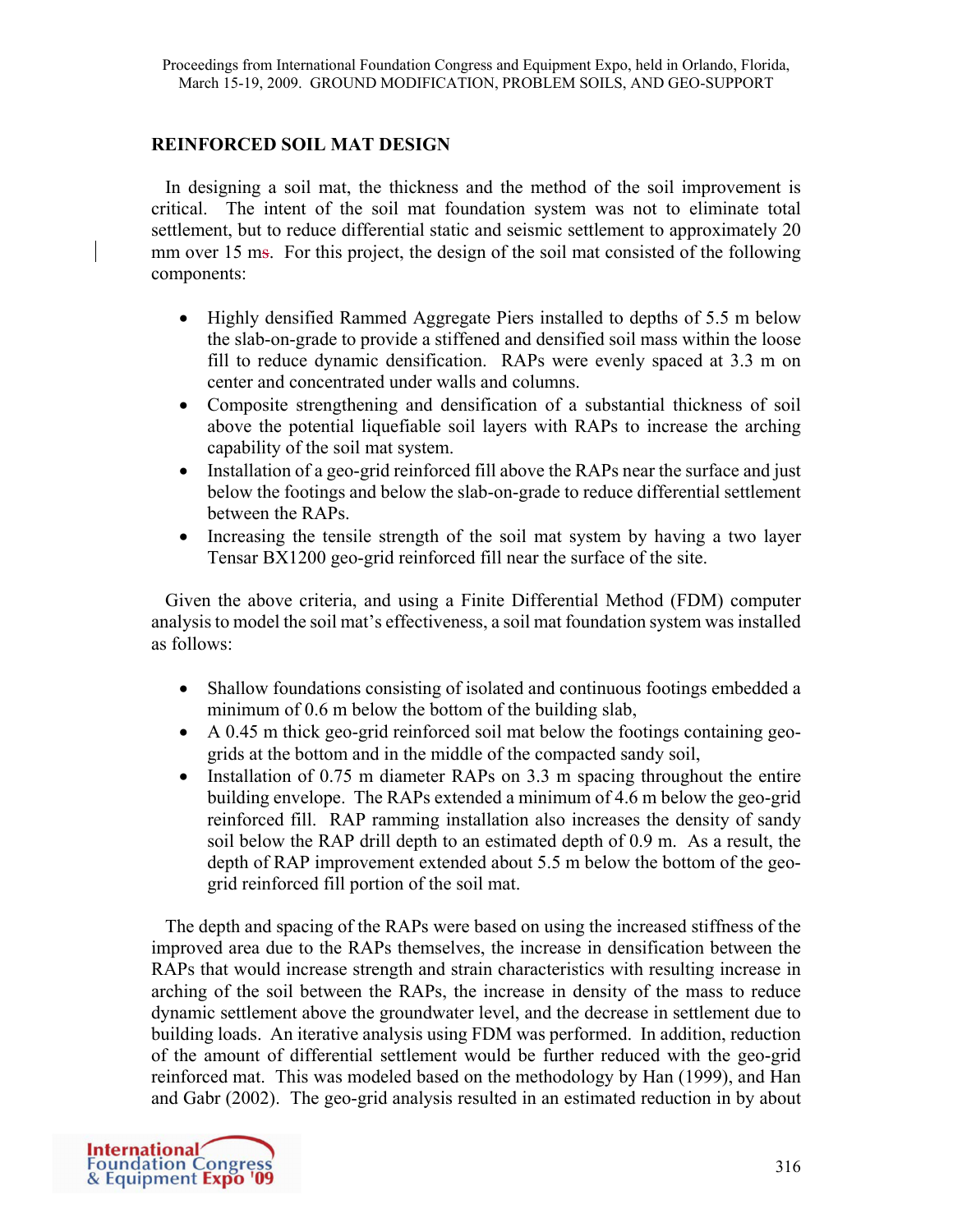half. In calculating the spacing and depth of the RAPs, consideration was given to soil arching as it relates to densification of the sand, the shear strength of the sand, and the shear strength between the RAPs and the sand. In the analysis, consideration was given to providing higher densification of the sands within about 1.5 diameters from the center of the RAPs. This distance is based on experience with stone columns and other ground improvement methods in sands, which are susceptible to ramming/vibration induced compaction. The increased densification allowed for shorter distances for arching of the soil. Typical values for soil arching are about three times the spacing. Given that the estimated distance (approximately of 1.8 m) of the unimproved portion of the soils between the RAPs, the vertical distance would need to be about 5.5 m.

#### **RAMMED AGGREGATE PIER® SYSTEM**

 Rammed Aggregate Pier systems are a ground improvement technique that consists of replacing and/or displacing loose/weak soil with highly densified, thin lifts of compacted aggregate. RAP construction is well defined in the literature (Majchrzak, 2004, Farrell, et al 2008). RAPs provide for a stiffened, composite soil mass where higher concentrations of stress are attracted to the stiff RAP elements compared to the soft matrix soil. The stress to the RAP is a function of the relative stiffness between the RAP element and matrix soil and area replacement as shown in Eq. 1.

$$
q_g = \frac{qR_s}{R_a(R_s - 1) + 1} \tag{1}
$$

Where q is the applied maximum footing bearing pressure,  $q<sub>g</sub>$  is the stress to the top of the RAP,  $R_s$  is the stress concentration factor, and Ra is the area replacement of the RAPs. The stress concentration factor,  $R_s$ , is equivalent to the ratio of the RAP stiffness to the matrix soil stiffness at a given bearing stress. The matrix soil stiffness may be estimated through traditional geotechnical analysis. The RAP stiffness is confirmed by modulus load testing on an individual RAP (Fox and Cowell, 1998).

 During ramming, the beveled hammer forces crushed rock laterally into the sidewalls of the drilled shaft. This ramming action increases the lateral stress and strengthens the matrix soil, thus providing additional stiffening and increased normal stress perpendicular to the perimeter shearing surface. In seismic areas, the stiffer RAP elements attract and absorb high shear stresses thereby reducing the cyclic shear stresses to the matrix soil (Green, et al 2008, Girsang, et al, Baez and Martin 1993).

 The intent of the RAP element installation for this project was to control structural static load settlement, reduce seismic settlement of the loose sand fill, and to increase the composite soil mass stiffness to reduce surface manifestation of deep settlements below 7.6 m. The engineered fill and structural loads were supported by arching to the top of the RAP elements. Control of static settlement was determined using Eq. 2:

$$
s_{uz} = \frac{q_g}{k_g} \tag{2}
$$

where  $q_g$  is the stress applied to the RAP and  $k_g$  is the stiffness modulus of the RAP (Fox and Cowell 1998). The stiffness of the RAP and the settlement within the RAP

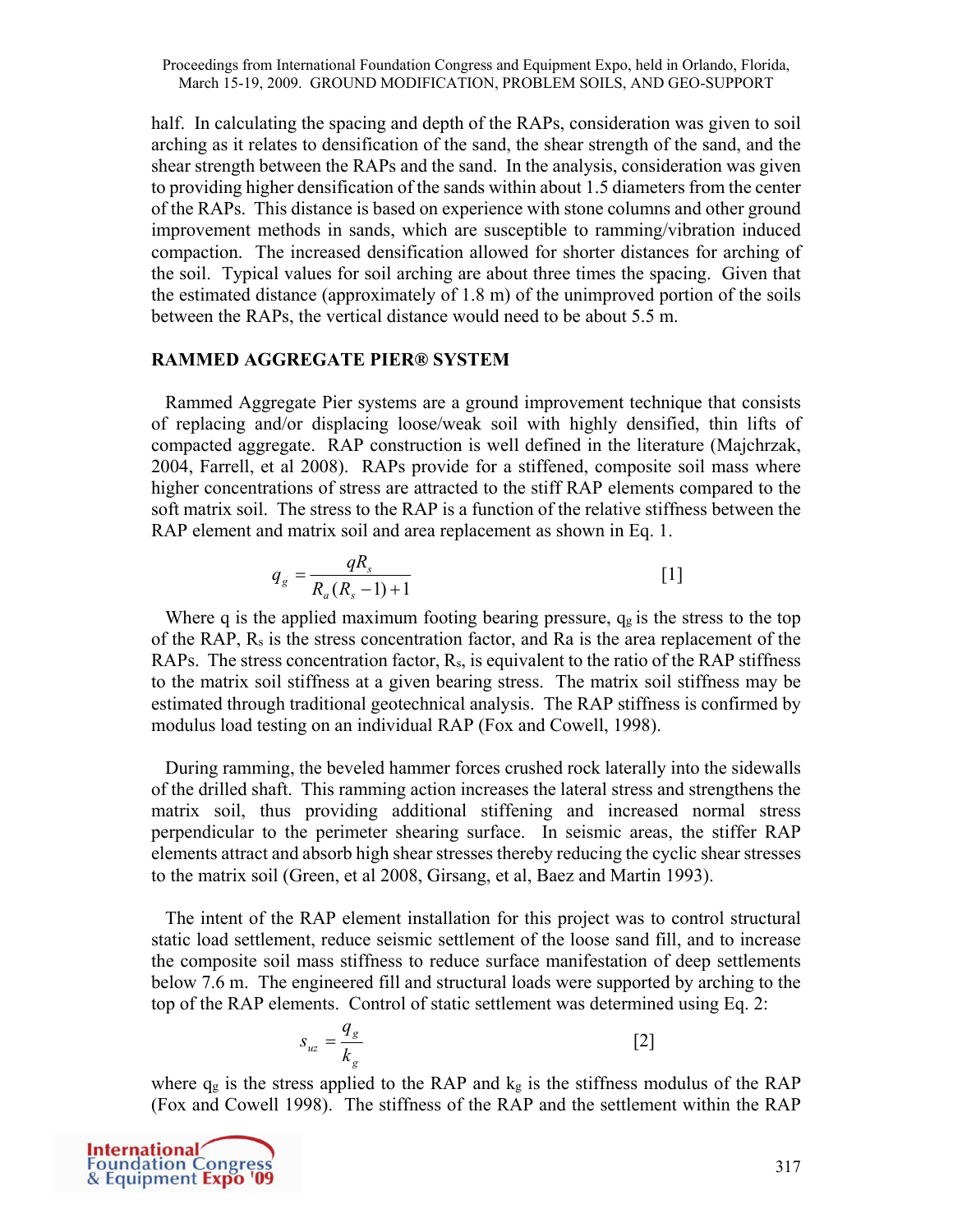reinforced zone was verified by full scale modulus testing of an individual RAP using load testing procedures in general conformance with ASTM D-1143. The load test was performed on a concrete cap embedded a depth of 0.6 m, consistent with the average bottom footing elevation, and located directly over the RAP. The results of the modulus test, shown in FIG. 2, confirmed the stiff RAP element with 5 mm of deflection at the design test stress of 880 kPa.



**FIG. 2. Rammed Aggregate Pier Modulus Load Test** 

# **PRE AND POST CPT TESTING**

 Cone Penetrometer Testing (CPT) was performed before and after installation of the RAPs. The generalized soil profile and results of CPT testing are shown in FIG. 3. Prior to RAP installation, the Standard Penetration Test sampler had equivalent blow counts of less than 20 blows for 0.3 m to depths greater than 7.5 m. After installation of the RAPs, additional CPTs were performed to monitor the increase in density between the RAPs. The additional CPTs were located at 1 foot intervals between two adjacent RAPs spaced at 3.3m on center. The CPTs showed a significant increase of 150 to 200 percent of the original equivalent SPT  $N_{60}$  blow counts. The CPT results also showed significant increase in soil density between the RAPs.

# **CONCLUSION**

 The project site is underlain by loose sand fill above the groundwater level, and potential liquefiable sands below the groundwater level. The settlement from these soil layers could have a significant impact to the theater building. A typical

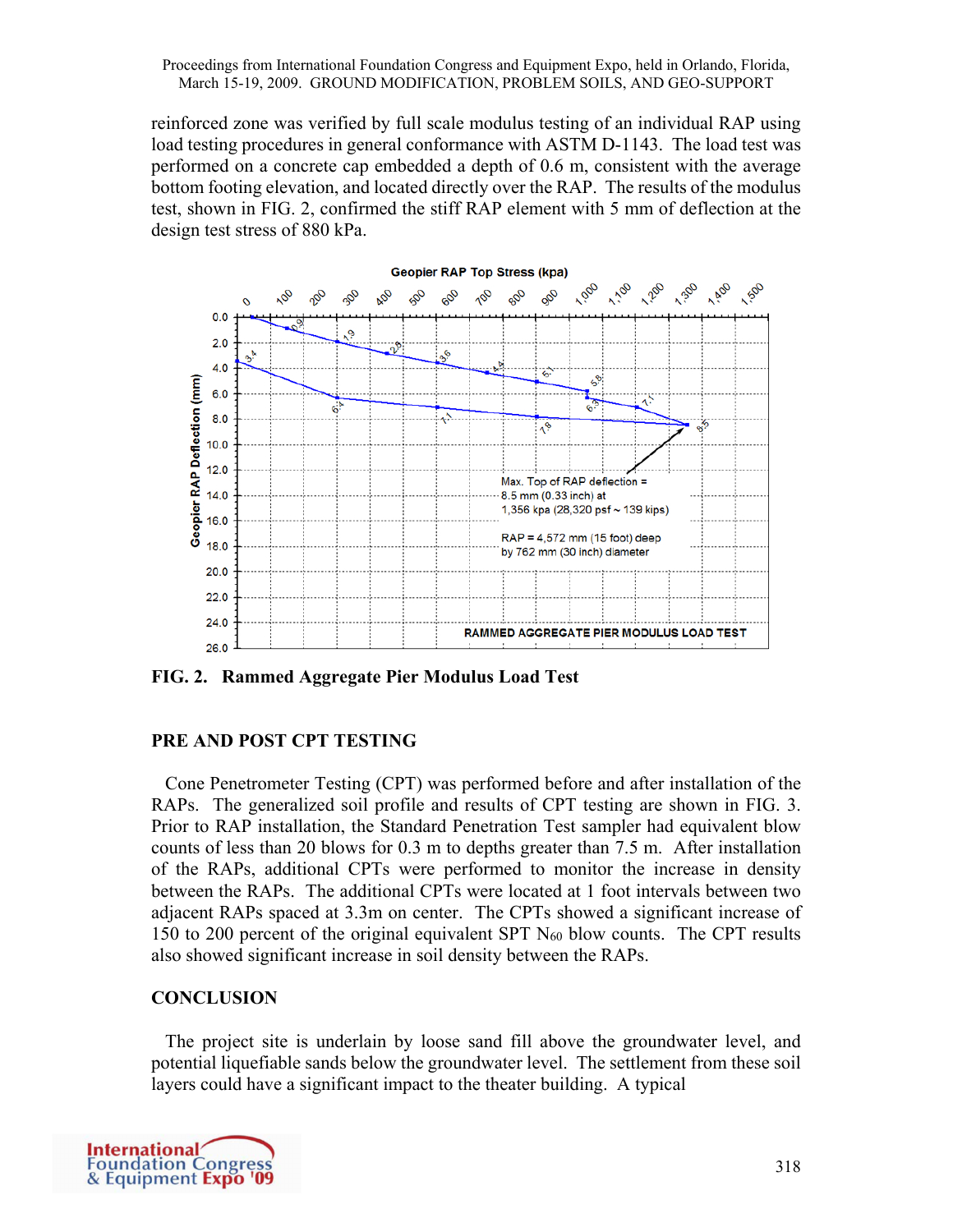Proceedings from International Foundation Congress and Equipment Expo, held in Orlando, Florida, March 15-19, 2009. GROUND MODIFICATION, PROBLEM SOILS, AND GEO-SUPPORT



**FIG 3. Pre and Post CPT Testing at Maya Cinemas in Salinas, CA** 

foundation system of driven piles was considered to support the building and slab. The deep foundation system was found to be costly, could not meet the aggressive project schedule, and could have a damaging impact on adjacent historic structures. An alternative system of a shallow foundation supported on a reinforced soil mat was considered and used. The soil mat consisted of two components that included a 0.45 m thick geo-grid reinforced fill supported on an evenly spaced Rammed Aggregate Pier system throughout the building footprint. The 0.75 m RAPs and resulting improvement extends to a minimum of 5.5 m below the geo-grid reinforced fill at an even spacing of 3.3 m on center. The design of the spacing and depth of the RAPs was based on the composite stiffness of the system and a conservative estimate of the lateral extent of densification resulting from installation of the RAPs.

 The results of the modulus load test on a Rammed Aggregate Pier and the pre- and post- CPT testing of the soil demonstrated a significant improvement in the stiffened crust and higher than anticipated increase in soil densification between the RAPs. The improvements resulted in replacement of portions of the upper sands with stiffer and less compressible elements using the RAPs, increased density of the soils between the RAPs that increased its arching capability, stiff geo-grid reinforced fill above the RAPs, and finally lower settlement and higher shear strengths of the soil mat system. Specifically, the settlement due to the building loads would be reduced from about 50 mm to 5 mm (based on the improved stress/strain of the soil), the dynamic settlement above the groundwater level reduced to near zero, and the propagation of the liquefaction induced differential settlement estimated to be about 25 to 50 mm would